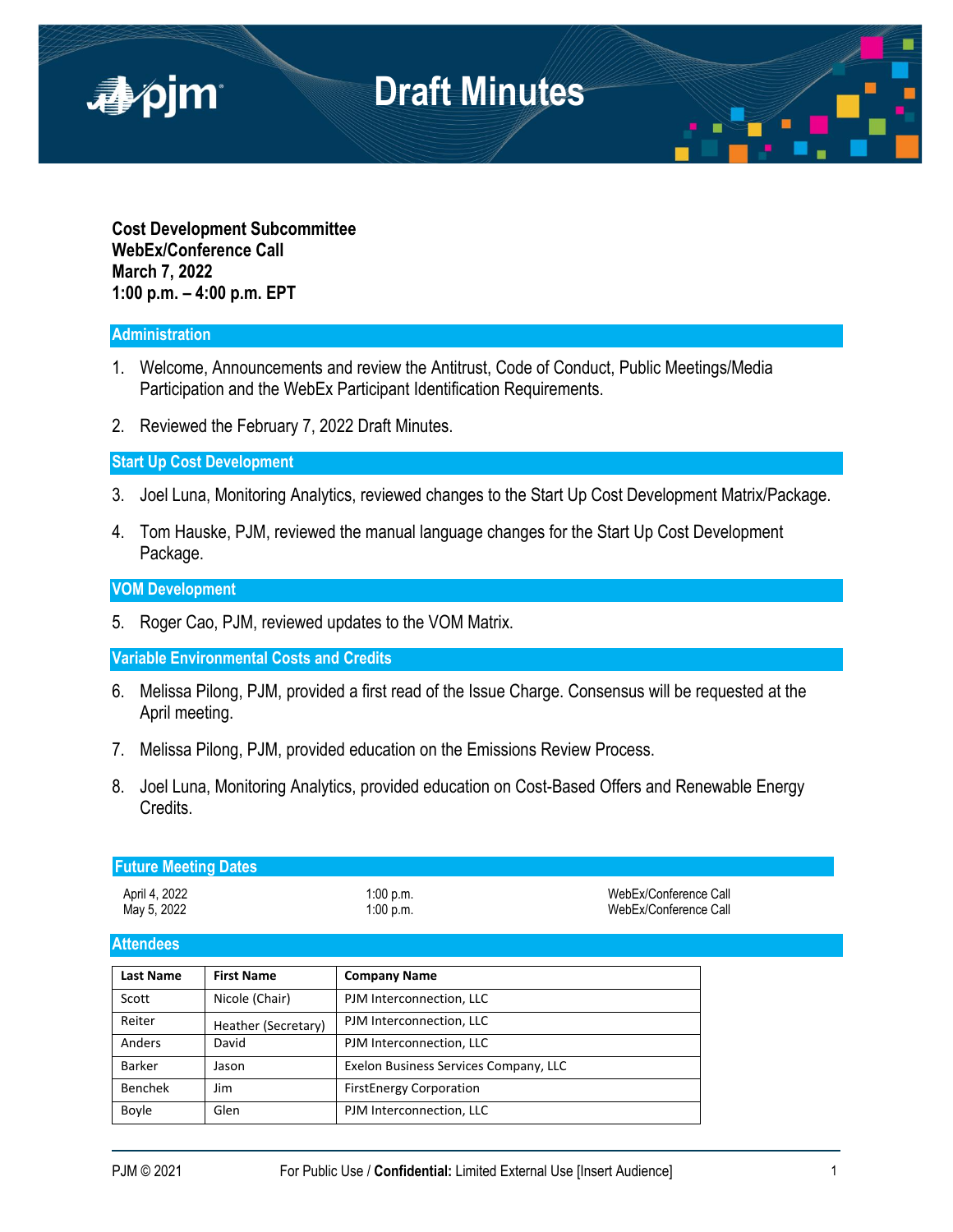

# **Draft Minutes**

| Callen      | Zachary       | Illinois Commerce Commission               |
|-------------|---------------|--------------------------------------------|
| Cao         | Roger         | PJM Interconnection, LLC                   |
| Cario       | Andrea        | FirstEnergy Solutions Corp.                |
| Chang       | Sean          | Shell Energy North America (US), L.P.      |
| Chmielewski | Brian         | PJM Interconnection, LLC                   |
| Croop       | Danielle      | PJM Interconnection, LLC                   |
| D'Antonio   | Philip        | PJM Interconnection, LLC                   |
| Davis       | Elizabeth     | PJM Interconnection, LLC                   |
| Davis       | James         | Dominion Energy Generation Marketing, Inc. |
| Davis       | Mike          | Northern Virginia Electric Cooperative     |
| Dillon      | Matthew       | UGI Development Company                    |
| Di Iorio    | Michelle      | PSEG Energy Resources and Trade LLC        |
| Dugan       | Chuck         | East Kentucky Power Cooperative, Inc.      |
| Elkins      | Rachel        | American Transmission Systems, Inc.        |
| Fabiano     | Janell        | PJM Interconnection, LLC                   |
| Fan         | Zhenyu        | PJM Interconnection, LLC                   |
| Filomena    | Guy           | Customized Energy Solutions, Ltd.          |
| Foladare    | Kenneth       | Geenex Solar LLC                           |
| Ford        | Adrien        | Old Dominion Electric Cooperative          |
| Freeman     | Jennifer      | PJM Interconnection, LLC                   |
| Garnett     | Bryan         | Duke Energy Ohio, Inc.                     |
| Gates       | <b>Terry</b>  | Appalachian Power Company                  |
| Gilani      | Rehan         | ConEdison Energy, Inc.                     |
| Hastings    | David         | DHAST Co.                                  |
| Hatfield    | Jeremy        | <b>Old Dominion Electric</b>               |
| Hauske      | <b>Thomas</b> | PJM Interconnection, LLC                   |
| Hoatson     | Tom           | Riverside Generating, LLC                  |
| Hohenshilt  | Jennifer      | Talen Energy Marketing, LLC                |
| Horger      | Tim           | PJM Interconnection, LLC                   |
| Horning     | Lynn Marie    | Customized Energy Solutions, Ltd.          |
| Hyzinski    | Tom           | <b>GT Power Group</b>                      |
| Iler        | Art           | Indiana Office of Utility Consumer Counsel |
| Janicki     | Diane         | Boston Energy Trading & Marketing, LLC     |
| Jardot      | Gina          | <b>Essential Power Rock Springs, LLC</b>   |
| Johnson     | Carl          | Customized Energy Solutions, Ltd.          |
| Johnston    | Todd          | AEP Energy Partners, Inc.                  |
| Kersanty    | Jeff          | Appalachian Power Company (AEP Generation) |
| Kimmel      | David         | PJM Interconnection, LLC                   |
| Kogut       | George        | New York Power Authority                   |
| Lu          | Chen          | PJM Interconnection, LLC                   |
| Luna        | Joel          | <b>Monitoring Analytics</b>                |